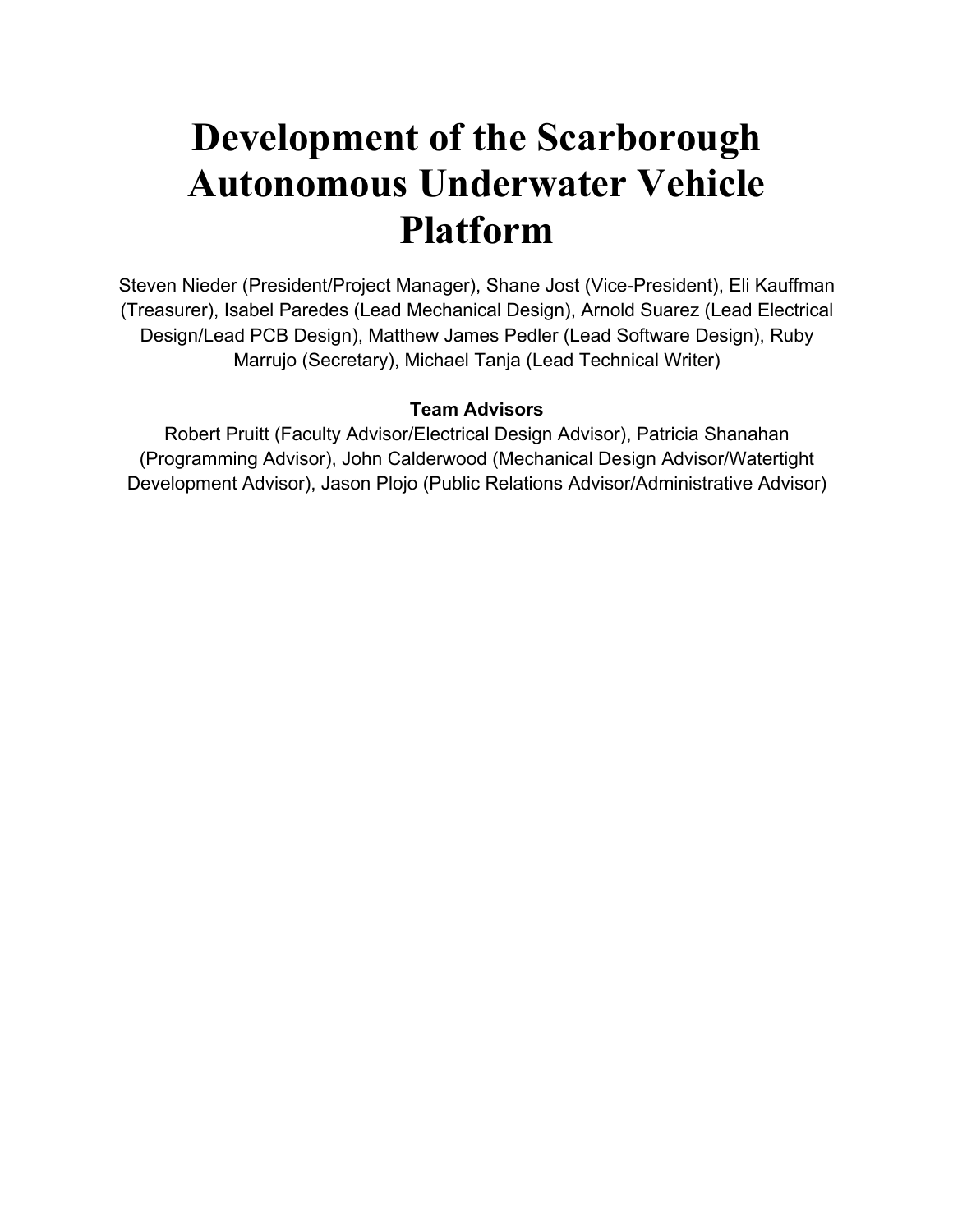*Abstract*: San Diego City Robotics is a long participating member of the *Association for Unmanned Vehicle Systems International Foundations* and the *U.S. Office of Naval Research International Robosub Competition*. We will be presenting the latest version of our AUV, the *Scarborough*. She was constructed in an eleven-month period, where she was improved from the last year's version. In the process, the team improved on our utilization of our Robot Operating System (ROS), custom 3D printed hardware, custom built Printed Circuit Boards (PCBs), and further developed our PID system. The *Scarborough* was manufactured almost entirely in-house, as it was in previous versions, and it features improvements over its predecessors. Additionally, she features software and hardware additions that raise the bar on its mechanical, electrical, and software design.

### **Introduction**

San Diego City Robotics is a community college based robotics organization dedicated to the development and implementation of an Autonomous Underwater Vehicle platform. We are proud to reintroduce the *Scarborough*, who was constructed by a team of about 15-20 students and community members. We were broken into 3 main sub-teams: Mechanical, Electrical, and Software design. Team leaders conducted community outreach efforts. Efforts for development were primarily spent on improving upon our already modular design for an underwater robotic platform. A part of the focus was to utilize a low-cost, open source innovation.

Most of our parts were designed, manufactured, and tested in-house by our own team members. This year's competition will require us to complete buoy and gate tasks, while still striving for a modular system that the team can grow on and learn with in the future. This mission required a development and push for inter-team communications, community networks, resilient and low-cost mechanical design, accurate visual processing of the vehicle's environment, and custom built PCB developments.

#### **Design Strategy**

This year's AUV was designed and constructed within the build period as a continuation from the previous design. The modular mounting system from last year's system were heavily considered during construction to ensure an optimum and ideal operation. The team had access to manufacturing tools and equipment via a facilities sponsorship we had acquired in the previous year. 3D printed parts were heavily utilized in the design of the vehicle, in response to the ever-growing nature of technology, and it allowed for a more casespecific design of our AUV.

#### Mechanical Design

Since *Scarborough*'s maiden voyage last season, she has gone through a considerable amount of phases throughout her mechanical construction. Each phase focused on water-proofing and maintaining the structural integrity of *Scarborough*. One of the main concerns is maintaining pressure in her housing. In the previous year, the first phase featured a galvanized steel keg as the main pressure housing. The design was scrapped due to problems